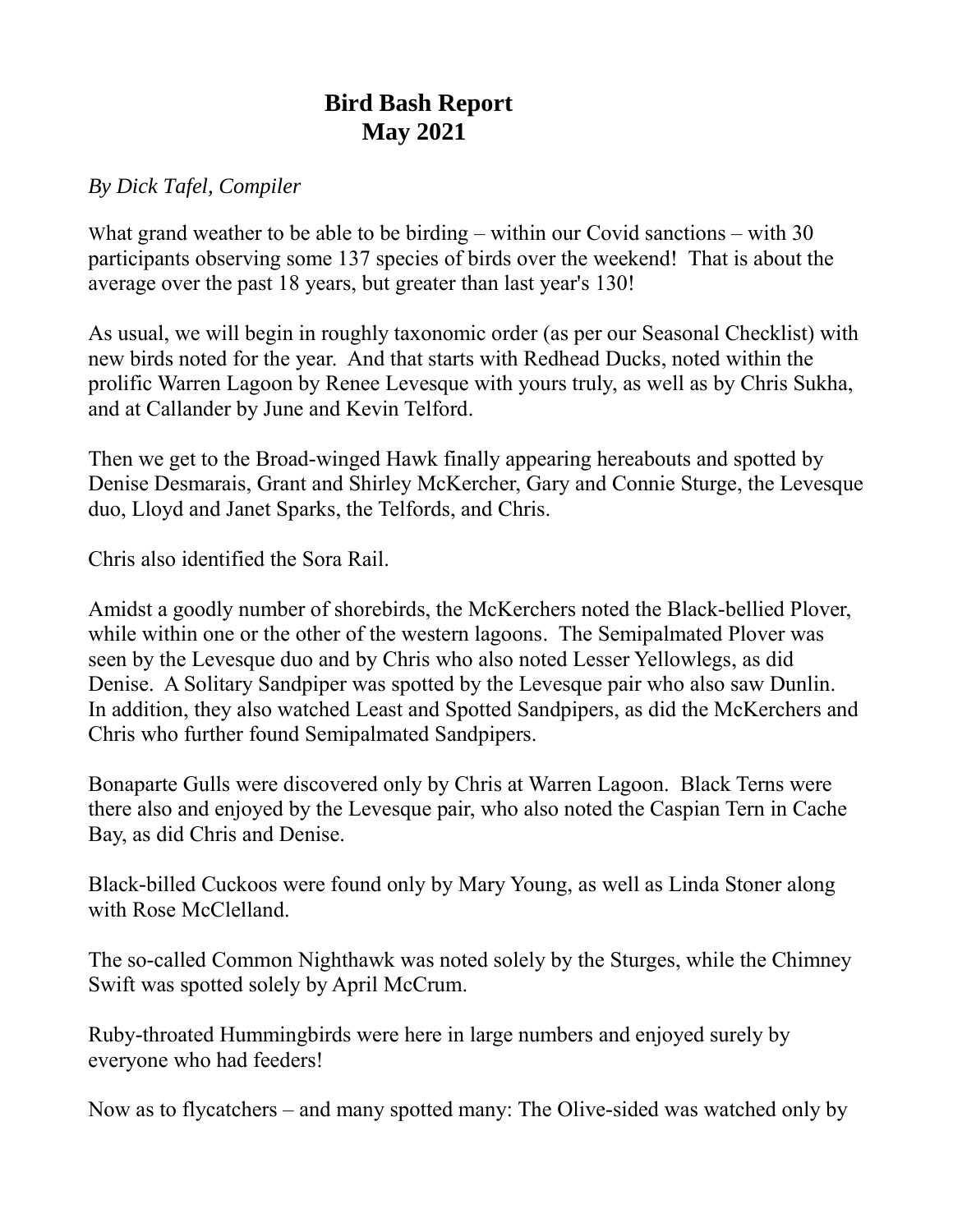the Levesque pair at Beaucage Park Road. They also spotted the Great Crested, the Eastern Kingbird, and the Alder. The latter three were also noted by Chris; the Eastern Kingbird by Denise and the Anderson pair; the Great Crested, the Alder, the Eastern Wood Pewee, and the Least by Mary; the Least by Chris, the Anderson pair and the McKerchers; the Alder and the Great Crested by the McKerchers; the Great Crested by the Sparks and the Telfords; the Alder and the Eastern Kingbird by the Stoner pair and the Sturges; and finally the Eastern Wood Pewee by April.

Vireos had become numerous again since last year, with the Red-eyed being seen or heard almost everywhere. The Warbling, however, was seen (or heard) just by Chris, the McKerchers, Mary, the Anderson pair and the Levesque duo, who, along with John Levesque, also found the Philadelphia. The Sturges discovered the Blue-headed Vireo.

New Swallows were now about in good numbers, with the Barn seen by very many while the Bank and the Northern Rough-winged were seen only by the Levesque pair with the Northern Rough-winged also seen by Chris. Cliff Swallows were noted solely by Keith Thornborrow near South River, and by the Anderson duo at the Anderson farm. The Tree had been about last month and will be mentioned later in this report.

Some new wrens were identified: the House Wren has been at the Sparks, while the Marsh was noted by the Sturges.

One new thrush identified was the Veery, noted by the McKerchers, Gary and Luanne Chowns, the Levesque pair, the Sturges, Chris, April, Therez Violette, the Telfords, and Mary. The second new one was the Swainson's Thrush identified only by the Telfords.

Brown Thrashers were on several lists this month, namely the Stoner pair, Mary, the Sturges, the Anderson and Levesque duos, Therez, Keith, the Chowns, Donna Demarco, and the McKerchers.

Cedar Waxwings, seemingly slow this year to arrive, were spotted by just a few, namely the Levesque pair, the McKerchers, Mary, the Sturges, and Chris.

Now to the lovely wood warblers: seventeen new ones were identified. I will contain the notations firstly to those seen by just one or two participants, and then add the balance. And so we start with the Tennessee seen solely by Chris, who had seventeen warblers altogether from his early Saturday morning hike near the town of Field! He was also the only one to spot the Magnolia and Northern Waterthrush. Sue Gratton identified the only Cape May. Mary and Chris noted both the Canada and the Mourning Warblers. The Telfords also noted the lovely Canada. The Sturges and Chris found the beautiful Northern Parula. The magnificent Black-throated Blue was spotted only by April, Chris, and the Sturges. Just four sighted the amazing Blackburnians, namely Faye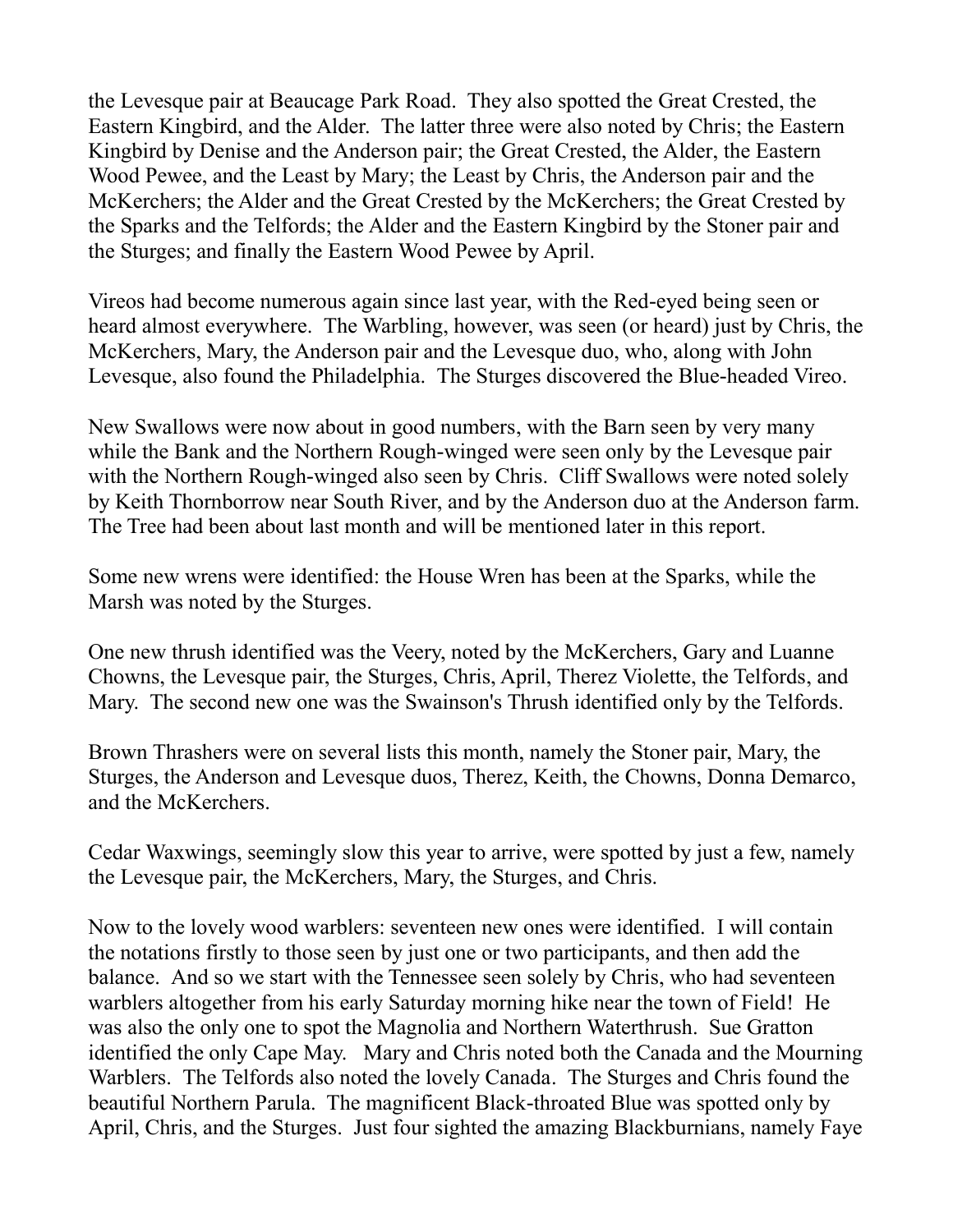Oei, April, Sue, and Chris. The Nashville was identified only by the Levesque pair, the Sturges, Mary, and Chris. Black and Whites were noted only by April, the Anderson pair, Mary, and Chris. Black-throated Greens were found by Chris, Mary, the Sturges, the Telfords, and April. American Redstarts and Common Yellowthroats seemed to be the most often found, with the Yellow Warbler, Ovenbird, and Chestnut-sided being close behind.

Now we get to the super-natural Scarlet Tanager, surely one of the most exotic birds found within our jurisdiction. It was spotted by Keith near his home in South River.

Then a couple more beauties: the Indigo Bunting enjoyed by the Levesque pair off Marsh Drive, and the Baltimore Oriole flashing orange for them along the Veuve River, and for the Anderson pair east of Powassan. (The Levesque duo also heard one at Cache Bay by the trailer park.)

Busy Bobolinks were out in fairly large numbers displaying for the Anderson and Levesque duos, Mary, the Sturges, Chris, the Stoner duo, and the McKerchers.

And so, that concludes the lengthy list of new birds spotted for the first time this year at a Bird Bash. Now we will get to the birds noted in previous months, continuing in the same general order.

That means, as always, we start with the Common Loon. This iconic species seems not to have been as common as in previous Bird Bashes, being noted only by Keith, Denise, Faye, Mary, the Sparks, Steve Pitt, and Chris.

Double-crested Cormorants seem to have withstood much of the massacre foisted upon them by last year's provincial edict, and were noted by Chris, the Sturges, Denise, and the Levesque pair.

American Bitterns were a bit surprisingly fairly numerous, observed by the Levesque pair, the McKerchers, the Anderson duo, the Sturges, Mary, the Stoner pair, and Chris.

Great Blue Herons were upon the lists of Chris, the Sparks, the Sturges, Denise, Keith, the Telfords, Donna, and the Levesque duo.

Turkey Vultures glided by Faye, the Levesque pair, Sue, the McKerchers, the Sturges, Mary, the Stoner pair, Chris, the Telfords, Steve, Donna, and the Sparks.

Canada Geese were still about in large numbers! But no swans!

Now as to the ducks: Most were easily spotted in any of the various lagoons. That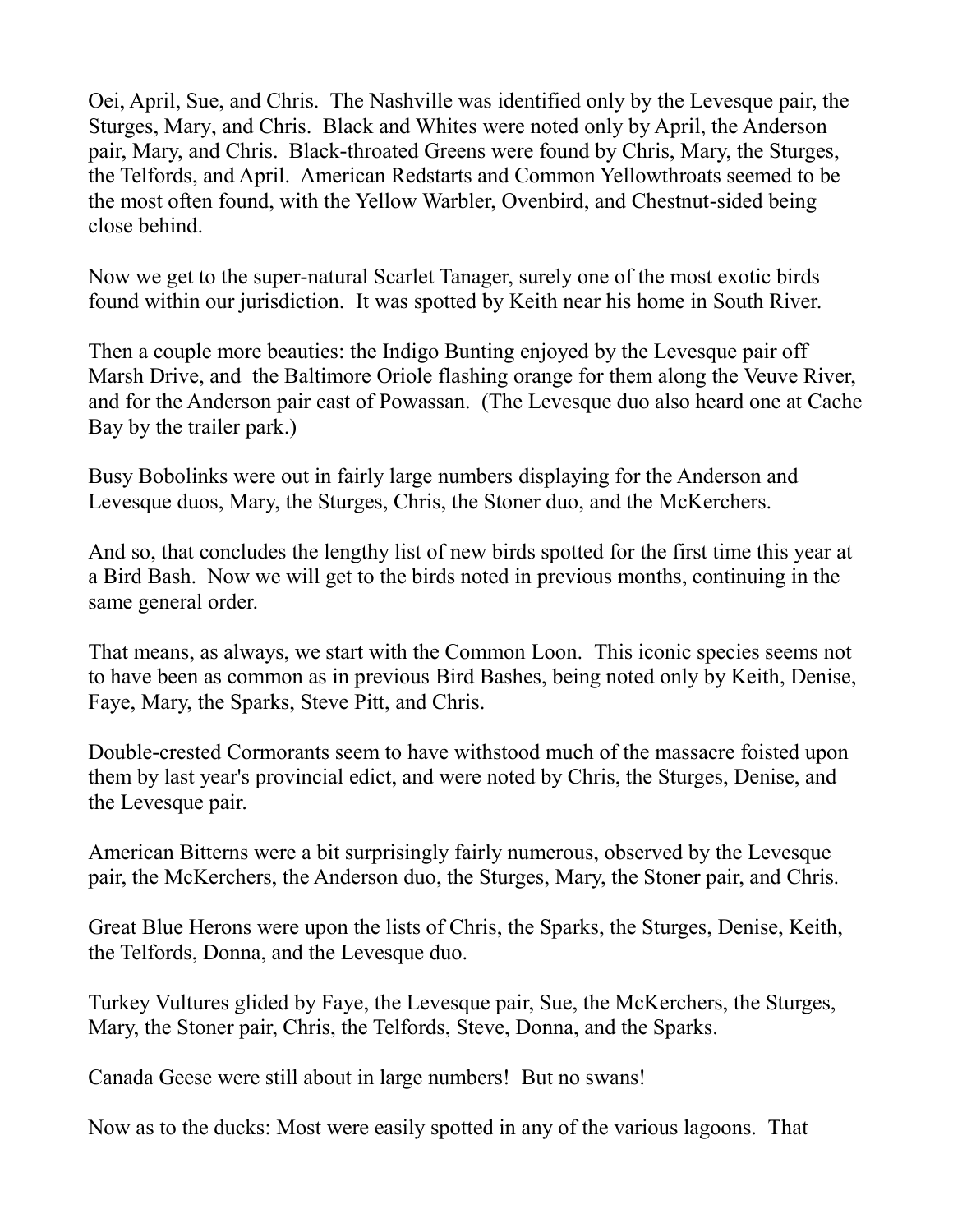includes the so-called puddle ducks of Gadwalls, Wood Ducks, American Wigeon, American Black Duck (one only spotted by the Levesque pair at Verner Lagoon), Mallards (everywhere), Blue and Green-winged Teal, and Northern Shovelers. These ducks were mostly noted by Chris, Denise, the McKerchers and the Levesque pair, with Black and Wood Ducks also being noted by Keith near South River, and Green and Blue-winged Teal being noted by the Telfords.

Some diving ducks, namely Lesser Scaup, were still within the lagoons and seen by some; Ring-necked Ducks and Hooded Mergansers were found by Keith and Chris; Common Goldeneye by the McKerchers and the Telfords; and Common Mergansers by the Levesque pair (off Jocko Point), Faye, the Telfords, and the McKerchers.

Ospreys were watched by Therez, Chris, Denise, Keith, the Sparks, and the Levesque pair. Northern Harriers were spotted by the Levesque pair, Steve, and the Anderson duo. Bald Eagles were noted only by the McKerchers, the Telfords, and the Levesque pair. American Kestrel were seen by the McKerchers, the Sparks, Denise, and the Levesque pair, who also spotted the Merlin, as did Chris and John Levesque.

Ruffed Grouse were on the lists of the Sturges, the McKerchers, Keith, Denise, the Stoner pair, the Sparks, the Telfords, Steve, Donna, and Chris. Wild Turkeys, clearly becoming more common, were found by Keith, the McKerchers, and the Anderson pair.

Virginia Rail were found this month by the Levesque duo and the Sturges.

Sandhill Cranes persist, and were discovered by Chris, the Levesque duo, the Anderson pair, Steve, Donna, and the Sturges.

Among the shorebirds, Killdeer were pretty plentiful, being noted by the Sturges, the McKerchers, the Levesque duo, Denise, Chris, and Keith. Greater Yellowlegs were spotted by Chris.

Wilson's Snipe were discovered by the McKerchers and the Sturges, who also observed American Woodcock, as did Chris, and the Anderson pair.

Ring-billed and Herring Gulls were very plentiful, as were the Rock Pigeons. Mourning Doves were less common, but were seen by many, including the Sparks, Keith, the Sturges, the Anderson pair, the McKerchers, Therez, the Levesque duo, the Telfords, Steve, and John.

The Barred Owl continues to be noted (this is its fourth consecutive Bird Bash), observed this month by Chris and the Anderson duo. But no other owls were heard or seen.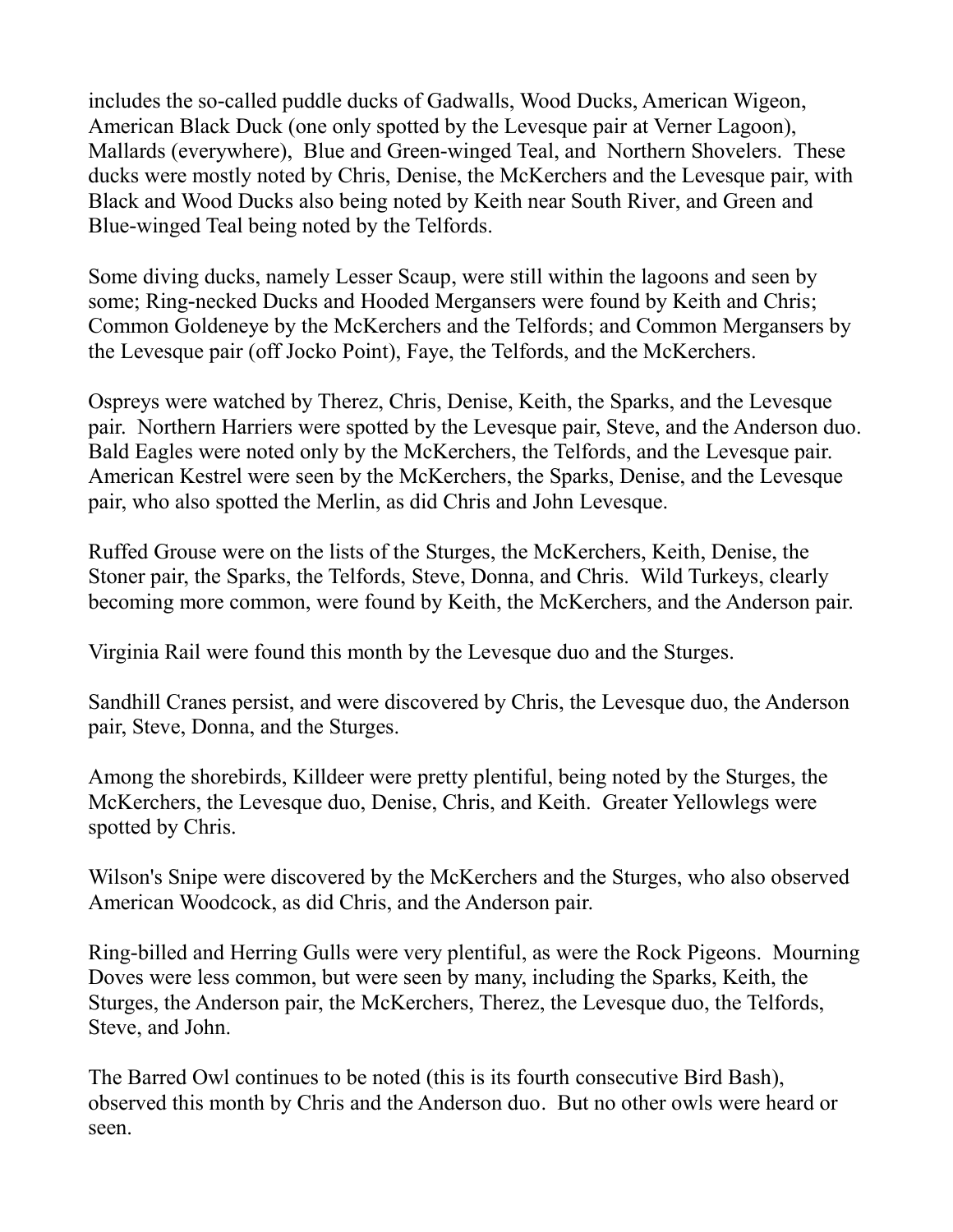Belted Kingfishes were not particularly common, but were spotted by the McKerchers, Sue, the Sturges, Keith, and Faye.

As to woodpeckers, the Yellow-bellied Sapsucker, Northern Flicker and Hairy Woodpeckers were upon many lists. But the Downy seemed to be less noticeable, spotted just by Chris, Steve, and the Anderson duo. The Pileated was upon the lists only of the Sturges, Chris, and the Anderson pair.

Eastern Phoebes were upon more lists this month, namely that of Chris, the McKerchers, Mary, the Sturges, Denise, Keith, the Sparks, Steve, and the Chowns.

Now as to jays and crows: The Canada Jay was upon only Keith's list; Blue Jays, Common Ravens and American Crows were, however, very widely dispersed.

Tree Swallows were here last month in small numbers, but now seem to be a major swallow, noted by many.

Black-capped Chickadees were as common as ever, certainly a good thing!

Nuthatches seemed perhaps to be hiding with the Red-breasted observers limited to Denise, the Sturges, Sue, the Telfords, Renee and John, Steve, Donna, and Chris, while with the White-breasted was seen only by Steve and the McKerchers.

Winter Wrens were found by the Telfords, April, Chris, and the Levesque duo.

Kinglets were still about though tough to find and identify in the now very green forests. But the Ruby-crowned was noted by the Sturges and Chris, who also saw the Goldencrowned.

As to previously seen thrushes, the Eastern Bluebird was noticeable but seen only by the Stoner pair and the Anderson duo. The Hermit Thrush was sighted (or heard) only by Chris. American Robins were, very pleasingly, now everywhere!

The Gray Catbird was spotted by the Chowns, the Sparks, the Levesque duo, the Anderson pair, Denise, the Sturges, and Mary.

European Starlings, a commonly seen species, were often seen in large flocks.

Two warbler species had been noted last month, namely the Yellow-rumped, seen again, by the Sturges, April, and Chris, and the Pine spotted only by the Sturges and Mary.